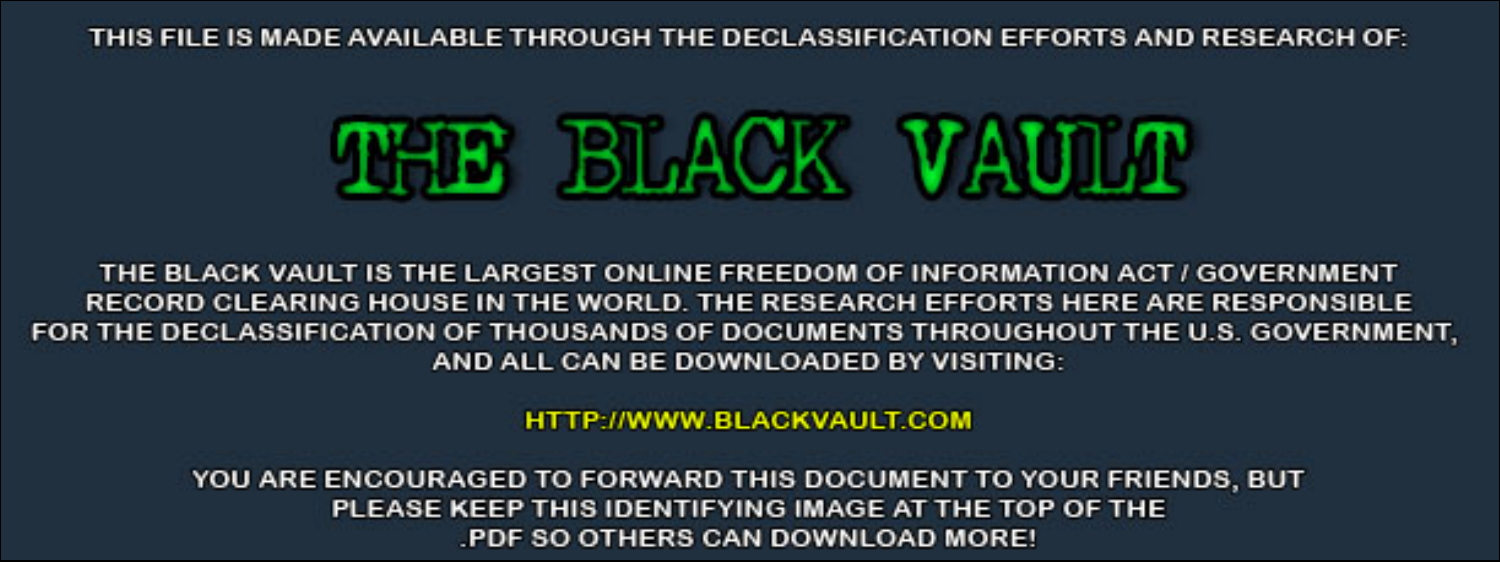## **Cryptologic Almanac 50th Anniversary Series**

## **The Creation of NSA · Part 1 of 3: JOP**

(U) In the five years after World War II, three separate internecine struggles occurred in connection with intelligence. One struggle concerned the role of departmental intelligence in the armed services. The second revolved around the proposal to establish a Central Intelligence Agency. Finally, there was a struggle to define and shape the organization for communications intelligence (COMINT) and to control COMINT assets.

(U) Although COMINT was a crucial resource that had proved itself during World War II, in the postwar period it was caught between two conflicting forces:

- The Truman administration was strongly committed to reducing military budgets, personnel and resources.
- The military and political leaders of World War II who had used COMINT understood its value and were determined to both preserve it and control it in the postwar era.

(U) At the end of the Second World War, the U.S. possessed two military agencies for producing communications intelligence and maintaining communications secu-rity (COMSEC). In the Army, COMINT was pro-duced by the Signal Security Agency (SSA), soon to be renamed the Army Security Agency (ASA), headquartered at Arlington Hall Station in Virginia, not far from the Pentagon.

(D) The Navy's COMINT organization was the Communications Intelligence Organization (OP-20-G), located at the former Mount Vernon Seminary on Nebraska Avenue in the District of Columbia. In 1946 this organization was redesignated the Communications Supplementary Activ-ity, Washington, or CSAW.

(U) (In addition, in 1947 the Air Force emerged as a separate service, with its own COMINT organization. This complicated an already complex organizational situation and added to bud-get difficulties. But this is getting ahead of the story.)

(D) Interservice collaboration in the latter part ofthe war began with an agreement in February 1944 to exchange information and send liaison officers from each COMINT organization to the other. This was followed in April by a coordinating committee, a purely unofficial working-level group in which the rule of decision by unanimity applied to all